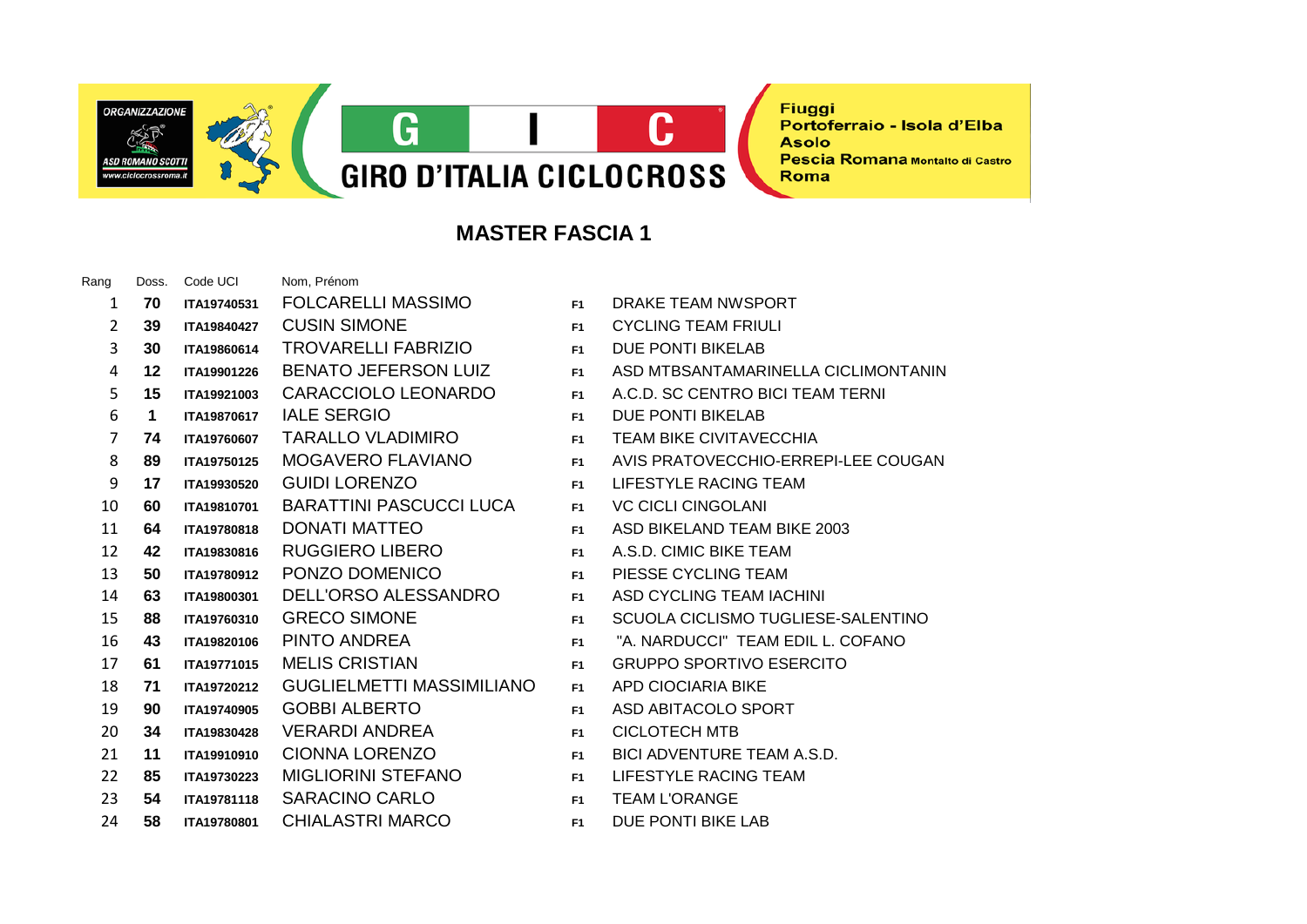| 25         | 62                      | ITA19800416 | PASQUARELLA ANDREA          | F <sub>1</sub> | <b>BICI ADVENTURE TEAM A.S.D.</b> |
|------------|-------------------------|-------------|-----------------------------|----------------|-----------------------------------|
| 26         | $9^{\circ}$             | ITA19900518 | <b>CRISTINI LUDOVICO</b>    | F <sub>1</sub> | <b>TEAM BIKE CIVITAVECCHIA</b>    |
| 27         | $\mathbf{7}$            | ITA19950913 | <b>RUSSO ANTONIO</b>        | F <sub>1</sub> | A.S.D MTB CASARANO                |
| 28         | 86                      | ITA19731213 | <b>POLIDORI FRANCESCO</b>   | F <sub>1</sub> | PIESSE CYCLING TEAM               |
| 29         | 46                      | ITA19821224 | <b>ORCAME FABIO</b>         | F <sub>1</sub> | <b>TEMERARI</b>                   |
| 30         | 41                      | ITA19851207 | <b>CARDINALE PIETRO</b>     | F <sub>1</sub> | A.S.D. PEDALE ARIANESE            |
| 31         | 92                      | ITA19720715 | <b>MARSIGLIETTI MICHELE</b> | F <sub>1</sub> | ASD BIKELAND TEAM BIKE 2003       |
| 32         | 45                      | ITA19860919 | <b>LOMBI SIMONE</b>         | F1             | <b>ACADEMY</b>                    |
| 33         | 56                      | ITA19780221 | <b>BUTTARELLI DIMITRI</b>   | F <sub>1</sub> | <b>CICLI COPPOLA</b>              |
| 34         | 10                      | ITA19870903 | <b>SALZANO SALVATORE</b>    | F <sub>1</sub> | <b>BICICLETTE MARZANO</b>         |
| 35         | 14                      | ITA19900715 | <b>GOVONI DEMIS</b>         | F <sub>1</sub> | A.S.D. PROJECT BIKE               |
| 36         | $\mathbf{2}$            | ITA19950829 | MAGNANTE GIANLUCA           | F <sub>1</sub> | PIESSE CYCLING TEAM               |
| 37         | 75                      | ITA19720127 | <b>ARATA ANDREA</b>         | F <sub>1</sub> | PRO BIKE RIDING TEAM              |
| 38         | 76                      | ITA19730612 | <b>CIGNITTI ANDREA</b>      | F <sub>1</sub> | PRO BIKE RIDING TEAM              |
| 39         | 93                      | ITA19760706 | TUPONE STEFANO              | F <sub>1</sub> | <b>NEW VALLEY</b>                 |
| 40         | 81                      | ITA19720925 | <b>IACOBINI GIANFRANCO</b>  | F <sub>1</sub> | <b>ASD FLEMING BIKESHOP</b>       |
| 41         | 91                      | ITA19760808 | <b>IANNARONE PASQUALE</b>   | F <sub>1</sub> | A.S.D. PEDALE ARIANESE            |
| 42         | 33                      | ITA19820416 | PONZO FABRIZIO              | F <sub>1</sub> | <b>CICLOMILLENNIO</b>             |
| 43         | 65                      | ITA19770204 | <b>MEZZABOTTA LORIS</b>     | F <sub>1</sub> | ASD ABITACOLO SPORT               |
| 44         | 57                      | ITA19800729 | MORETTI DAMIANO             | F <sub>1</sub> | <b>CICLI COPPOLA</b>              |
| 45         | 31                      | ITA19860720 | <b>MOLINARO CRISTIAN</b>    | F <sub>1</sub> | A.S.D. PRIMA PORTA BIKE           |
| 46         | 32                      | ITA19830909 | <b>PARISI DANIELE</b>       | F <sub>1</sub> | ASD GS PONTINO SERMONETA          |
| 47         | 53                      | ITA19770201 | <b>GIGLI ITALO</b>          | F <sub>1</sub> | <b>TEAM BIKE CIVITAVECCHIA</b>    |
| 48         | 73                      | ITA19720326 | <b>CARUSONE GIANCARLO</b>   | F <sub>1</sub> | ASD MOVICOAST SPORT E TURISMO     |
| 49         | 84                      | ITA19751018 | <b>TEMPESTA IVAN</b>        | F <sub>1</sub> | FUN BIKE A.S.D.                   |
| 50         | 6                       | ITA19960521 | <b>LATINI DARIO</b>         | F <sub>1</sub> | A.S. ROMA CICLISMO                |
| 51         | 82                      | ITA19740822 | <b>IACOBINI MAURO</b>       | F <sub>1</sub> | <b>ASD FLEMING BIKESHOP</b>       |
| 52         | 38                      | ITA19820228 | <b>IOVANELLA SANDRO</b>     | F <sub>1</sub> | <b>MTB CASERTA ASD</b>            |
| 53         | 49                      | ITA19860707 | <b>FANFARILLO EMILIANI</b>  | F <sub>1</sub> | <b>PRIVERNO</b>                   |
| 54         | 87                      | ITA19730113 | PELLEGRINO MICHELE          | F <sub>1</sub> | MY FLY ZONE A.S.D.                |
| DNF        | $\overline{\mathbf{4}}$ | ITA19920213 | <b>SIMEONI CRISTIANO</b>    | F <sub>1</sub> | PIESSE CYCLING TEAM               |
| <b>DNF</b> | 5                       | ITA19870525 | <b>SIMEONI MANOLO</b>       | F <sub>1</sub> | PIESSE CYCLING TEAM               |
| <b>DNF</b> | 8                       | ITA19931212 | <b>FERRANTE ANDREA</b>      | F <sub>1</sub> | <b>TEAM BIKE CIVITAVECCHIA</b>    |